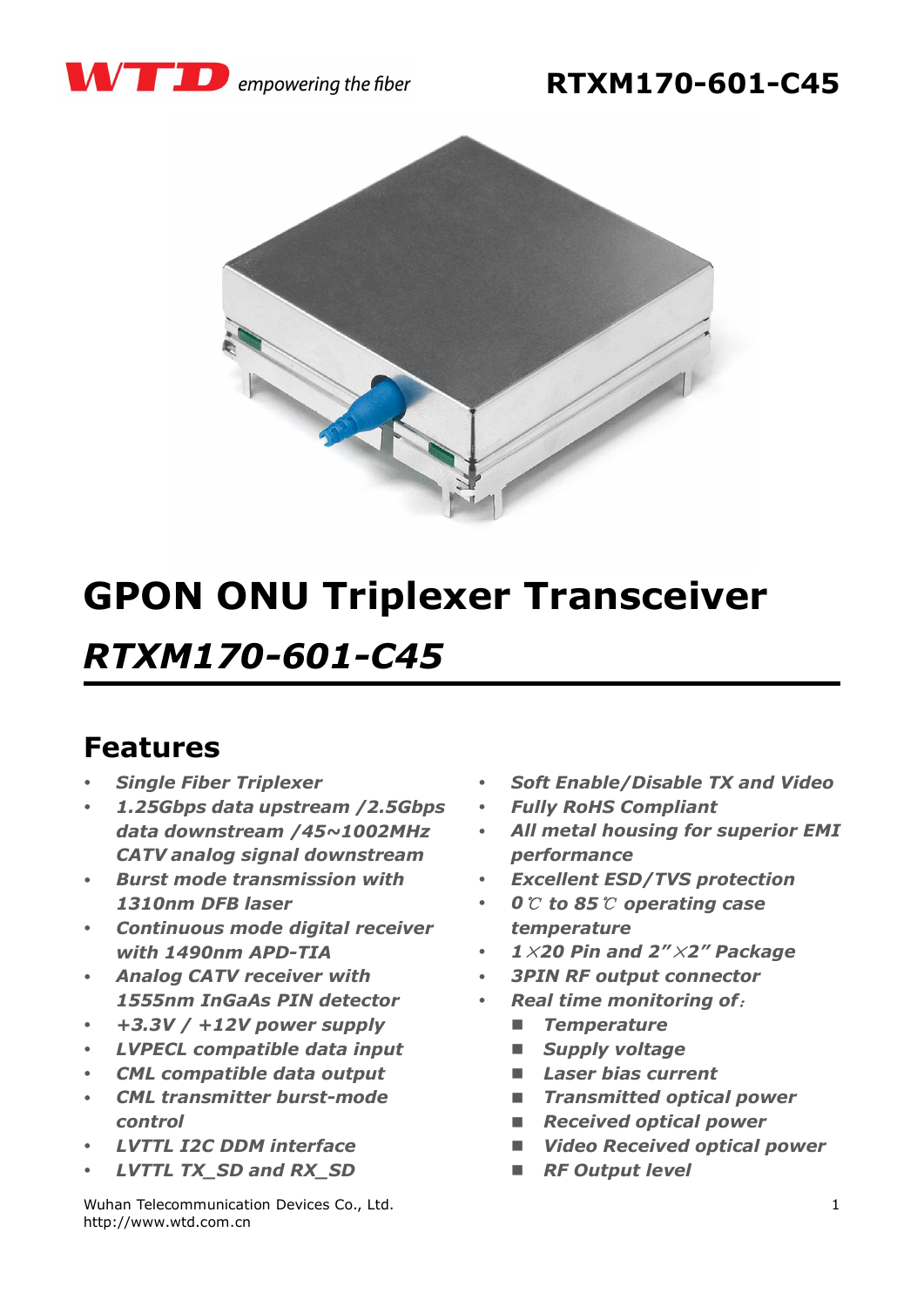

#### **RTXM170-601-C45**

# **Applications**

- 
- *GPON ONU Side Voice/Data/Video FTTx*

### **Standards**

- *ITU-T G.984.2 Class B+*
- *ITU-T G.984.5*
- *SFF-8472 Rev 9.5*
- *RoHS 6*

# **Descriptions**

RTXM170-601-C45 GPON ONU Triplexer Transceiver is designed for Gigabit-capable Passive Optical Network (GPON). The Triplexer comprise of a Burst Mode optical transmitter, a Continuous Mode optical receiver and an Analog CATV receiver.

The Digital transmitter uses a 1310nm DFB laser diode and an integrated Burst Mode laser driver which designed to perform very small burst enable/disable delay time. The transmitter also incorporates an Automatic Power Control(APC) circuit and an Automatic Temperature Control(ATC) circuit to keep the launch optical power and extinction ratio over an operating case temperature of  $0 \sim +85$ °C.

The Digital receiver uses an integrated 1490nm APD photodiode and preamplifier mounted together. It has the function that indicates receiver signal-detected status (active high).

The Analog CATV receiver uses a 1555nm PIN photodiode and a high performance RF amplifier. It contains an Automatic Gain Control(AGC) circuit to keep the output effective voltage level over an input optical power range of -8dBm~+2dBm and contains a Spectrum Balance Network(SBN) circuit to keep the output tilt over a wideband of 45MHz~1002Hz.

The Triplexer features a digital diagnostic and control function through a digital serial I2C interface.

# **Block diagram**



**Figure 1** Transceiver Functional Diagram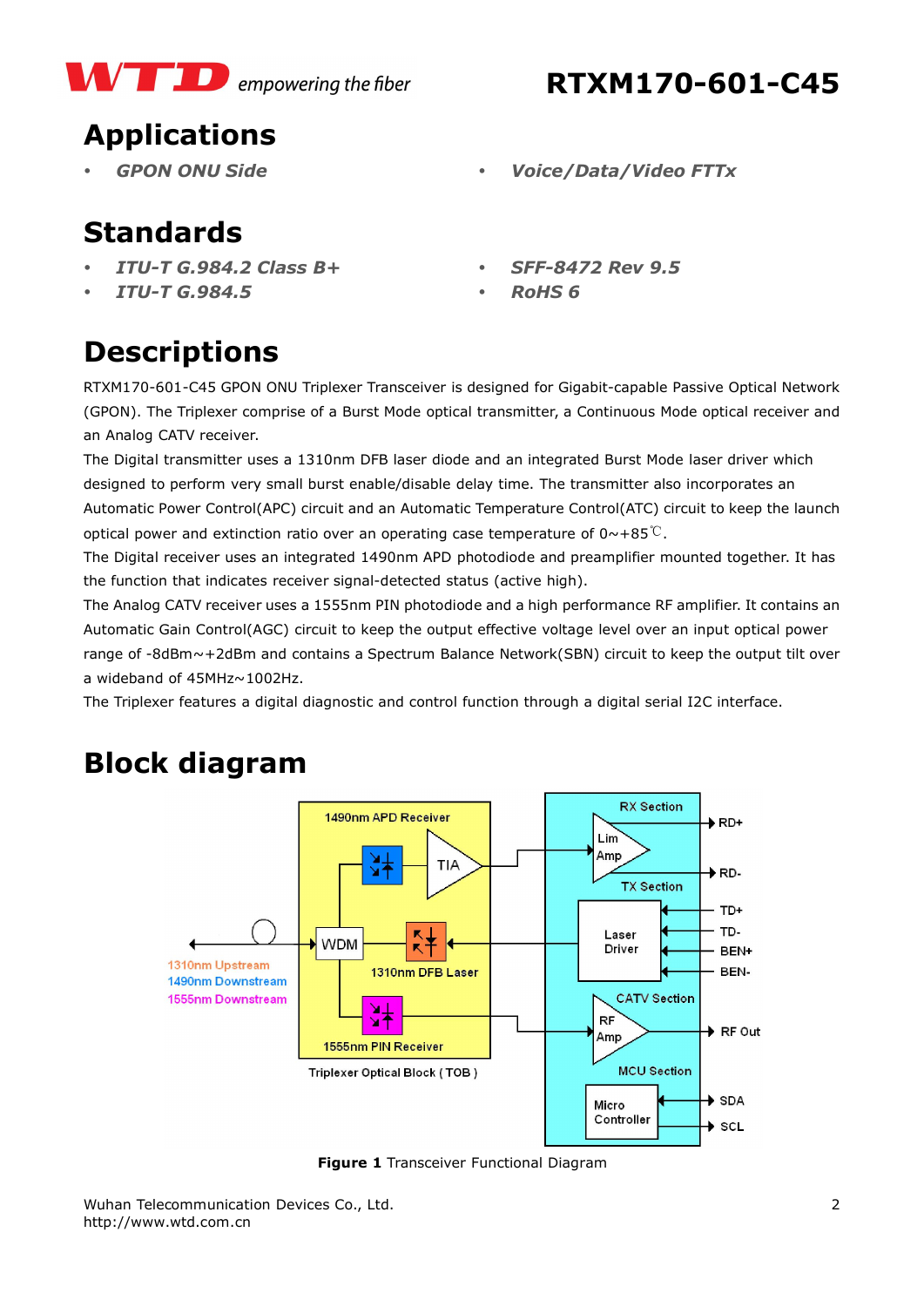

## **Optical and Electrical Characteristics** (To =0 ℃ to +85 ℃)

| <b>Parameter</b>                                        | Symbol                   | Unit                                                       | Min                      | <b>Typ</b>                   | <b>Max</b>               | <b>Note</b>              |  |  |  |  |  |
|---------------------------------------------------------|--------------------------|------------------------------------------------------------|--------------------------|------------------------------|--------------------------|--------------------------|--|--|--|--|--|
| <b>Digital Transmitter</b>                              |                          |                                                            |                          |                              |                          |                          |  |  |  |  |  |
| Supply Voltage                                          | $V_{CC\_T}$              | V                                                          | 3.13                     | 3.3                          | 3.47                     | $\qquad \qquad -$        |  |  |  |  |  |
| Supply Current                                          | $I_{\text{CC\_T}}$       | mA                                                         |                          |                              | 200                      |                          |  |  |  |  |  |
| <b>Bit Rate</b>                                         |                          | Gbps                                                       |                          | 1.25                         |                          |                          |  |  |  |  |  |
| Operation Wavelength                                    | $\lambda_{P}$            | nm                                                         | 1290                     | 1310                         | 1330                     |                          |  |  |  |  |  |
| Spectral Width (@ -20dB)                                | Δλ                       | nm                                                         |                          | $\overline{\phantom{a}}$     | $\mathbf{1}$             | $\overline{\phantom{a}}$ |  |  |  |  |  |
| <b>SMSR</b>                                             |                          | dB                                                         | 30                       | $\overline{\phantom{a}}$     | $\overline{\phantom{a}}$ | $\overline{\phantom{a}}$ |  |  |  |  |  |
| Launch Optical Power                                    | $P_{O}$                  | dBm                                                        | 0.5                      | $\qquad \qquad \blacksquare$ | 5                        | 1                        |  |  |  |  |  |
| Off Level Light                                         | POFF                     | dBm                                                        | $\qquad \qquad -$        | $\overline{\phantom{a}}$     | $-45$                    | $\overline{\phantom{a}}$ |  |  |  |  |  |
| Extinction ratio                                        | ER                       | dB                                                         | 10                       | $\overline{\phantom{a}}$     | $\overline{\phantom{0}}$ | $\overline{2}$           |  |  |  |  |  |
| Burst turn on Time                                      | T <sub>ON</sub>          | ns                                                         |                          | $\qquad \qquad -$            | 12.8                     | 3                        |  |  |  |  |  |
| Burst turn off Time                                     | <b>TOFF</b>              | ns                                                         | ٠                        | $\overline{\phantom{a}}$     | 12.8                     | 3                        |  |  |  |  |  |
| Rise/Fall time                                          |                          | ps                                                         | $\overline{a}$           | $\overline{\phantom{0}}$     | 260                      | 1,4                      |  |  |  |  |  |
| TX SD Delay time                                        | $T_{TXSD\_D}$            | ns                                                         | ٠                        | $\overline{\phantom{a}}$     | 1000                     |                          |  |  |  |  |  |
| Tw_burst_en - Tw_tx_sd                                  |                          | ns                                                         | $\overline{a}$           | $\overline{\phantom{a}}$     | 350                      |                          |  |  |  |  |  |
| TX SD Assert Time                                       | T <sub>TXSD_O</sub>      | S                                                          |                          |                              | 3                        | 5                        |  |  |  |  |  |
| TX Data Input Differential Voltage                      |                          | mv                                                         | 200                      |                              | 1600                     | 6                        |  |  |  |  |  |
| TX Burst Input Differential Voltage                     |                          | mv                                                         | 200                      |                              | 1600                     |                          |  |  |  |  |  |
| Input Differential Impedance                            | $Z_i$                    | Ω                                                          | 90                       | 100                          | 110                      | $\overline{\phantom{a}}$ |  |  |  |  |  |
| Transmitter Dispersion Penalty                          | T <sub>DP</sub>          | dB                                                         | $\overline{\phantom{0}}$ | $\qquad \qquad -$            | 1                        | $\overline{7}$           |  |  |  |  |  |
| Transmitter Eye Diagram Margin                          | $\overline{\phantom{a}}$ | 8%<br>$\overline{\phantom{a}}$<br>$\overline{\phantom{a}}$ |                          |                              |                          |                          |  |  |  |  |  |
| Compliant with ITU-T G.984.2<br>Transmitter Eye Diagram |                          |                                                            |                          |                              |                          |                          |  |  |  |  |  |
| 8<br><b>Digital Receiver</b>                            |                          |                                                            |                          |                              |                          |                          |  |  |  |  |  |
| Supply Voltage                                          | $V_{CC_R}$               | V                                                          | 3.13                     | 3.3                          | 3.47                     |                          |  |  |  |  |  |
| Supply Current                                          | $I_{CC\_R}$              | mA                                                         |                          |                              | 120                      |                          |  |  |  |  |  |
| <b>Bit Rate</b>                                         |                          | Gbps                                                       |                          | 2.5                          |                          | $\overline{\phantom{a}}$ |  |  |  |  |  |
| Operation Wavelength                                    | $\lambda_{p}$            | nm                                                         | 1480                     | 1490                         | 1500                     |                          |  |  |  |  |  |
| Sensitivity                                             | P <sub>Sen</sub>         | dBm                                                        |                          |                              | $-28$                    | 9                        |  |  |  |  |  |
| Overload Input Optical Power                            | Pover                    | dBm                                                        | -8                       |                              |                          |                          |  |  |  |  |  |
| Damage Input Optical Power                              | P <sub>Dam</sub>         | dBm                                                        | $\overline{\phantom{a}}$ | $\qquad \qquad -$            | $+5$                     | $\overline{\phantom{0}}$ |  |  |  |  |  |
| Signal Detect Assert Level                              | $P_{as}$                 | dBm                                                        |                          | $\overline{\phantom{a}}$     | $-31$                    | 10                       |  |  |  |  |  |
| Signal Detect De-assert Level                           | $P_{\text{das}}$         | dBm                                                        | $-45$                    | $\overline{\phantom{a}}$     | $\overline{\phantom{0}}$ | 11                       |  |  |  |  |  |
| Signal Detect Hysteresis                                | $P_{as}$ - $P_{das}$     | dB                                                         | 0.5                      | -                            | 6                        |                          |  |  |  |  |  |
| Signal Detect Assert Time                               | $T_{Sda}$                | us                                                         | $\overline{\phantom{0}}$ | $\overline{\phantom{a}}$     | 10                       | $\qquad \qquad -$        |  |  |  |  |  |
| Signal Detect De-assert Time                            | $T_{\mathsf{Sdd}}$       | us                                                         | -                        | -                            | 10                       |                          |  |  |  |  |  |
| Signal Detect Assert Voltage                            | $V_{Sda}$                | V                                                          | 2.4                      | $\qquad \qquad -$            | 3.3                      |                          |  |  |  |  |  |
| Signal Detect De-Assert Voltage                         | $V_{Sdd}$                | V                                                          | $\boldsymbol{0}$         |                              | 0.4                      |                          |  |  |  |  |  |
| Wuhan Telecommunication Devices Co., Ltd.<br>6          |                          |                                                            |                          |                              |                          |                          |  |  |  |  |  |

Wuhan Telecommunication Devices Co., Ltd. http://www.wtd.com.cn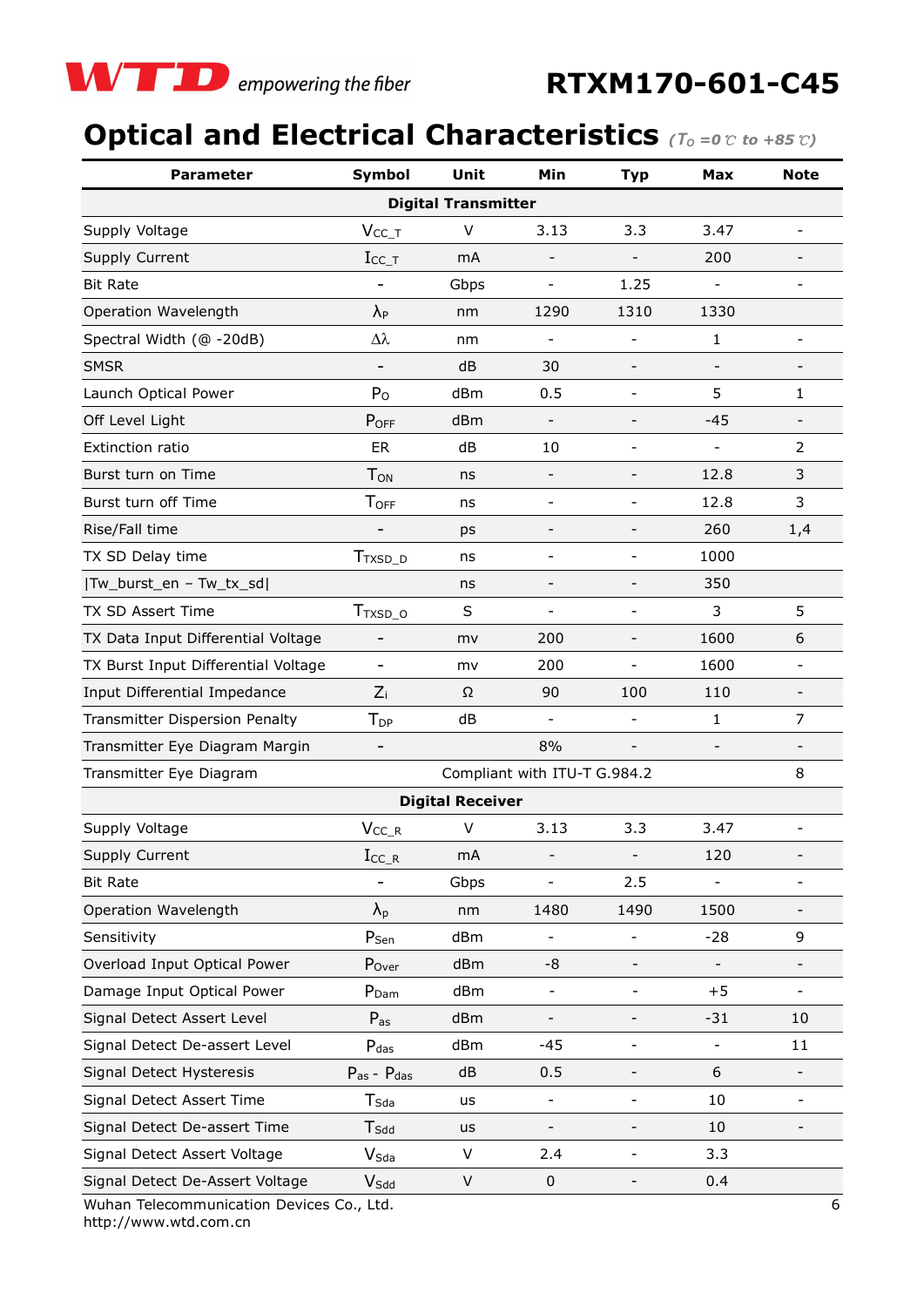empowering the fiber

#### **RTXM170-601-C45**

| Output Differential Voltage       |                        | mv           | 300                      |                          | 1200                     | 12                       |  |  |  |  |
|-----------------------------------|------------------------|--------------|--------------------------|--------------------------|--------------------------|--------------------------|--|--|--|--|
| Output Differential Impedance     | $Z_{O}$                | Ω            | 90                       | 100                      | 110                      | $\overline{\phantom{0}}$ |  |  |  |  |
| <b>Analog Receiver</b>            |                        |              |                          |                          |                          |                          |  |  |  |  |
| Supply Voltage                    | <b>V</b> <sub>DD</sub> | $+10.8$<br>V |                          | $+12$                    | $+13.2$                  | $\overline{a}$           |  |  |  |  |
| Supply Current                    | $I_{DD}$               | mA           |                          | 130                      | 180                      |                          |  |  |  |  |
| Operation Wavelength              | $\lambda_{p}$          | nm           | 1550                     | 1555                     | 1560                     |                          |  |  |  |  |
| Frequency Range                   | $F_{op}$               | <b>MHz</b>   | 45                       | $\overline{\phantom{a}}$ | 1002                     | $\overline{\phantom{a}}$ |  |  |  |  |
| Input Optical Power Dynamic Range | $P_{in}$               | dBm          | -8                       |                          | $+2$                     | $\overline{\phantom{0}}$ |  |  |  |  |
| Damage Input Optical Power        | $P_{\text{Dam}}$       | dBm          | $\overline{\phantom{a}}$ |                          | $+5$                     |                          |  |  |  |  |
| RF output tilt                    | $L_T$                  | Db           | 2                        | $\overline{\phantom{a}}$ | 7                        | 13                       |  |  |  |  |
| RF output level                   | Lo                     | dBmV         | 17                       | 20                       | 23                       | 14                       |  |  |  |  |
| RF offset Adjust Range            | $L_A$                  | dBmV         | 10                       |                          | 20                       | 14                       |  |  |  |  |
| <b>CNR</b>                        | <b>CNR</b>             | dB           | 46                       | $\qquad \qquad -$        | $\overline{\phantom{a}}$ | 15                       |  |  |  |  |
| C/CSO                             | <b>CSO</b>             | dBc          | 56                       | $\qquad \qquad -$        | $\overline{\phantom{0}}$ | 16                       |  |  |  |  |
| C/CTB                             | <b>CTB</b>             | dBc          | 56                       | $\overline{\phantom{a}}$ |                          | 16                       |  |  |  |  |
| RF Output Return Loss             | RL <sub>o</sub>        | dB           | 14                       |                          |                          | 17                       |  |  |  |  |
| Output Impedance                  | Z <sub>O</sub>         | Ω            | $\overline{\phantom{a}}$ | 75                       | $\qquad \qquad -$        | $\overline{\phantom{a}}$ |  |  |  |  |
| <b>IIC Interface</b>              |                        |              |                          |                          |                          |                          |  |  |  |  |
| <b>IIC Clock Frequency</b>        | $F_{\text{IIC}}$       | <b>KHz</b>   | $\overline{a}$           | 400                      |                          | $\overline{a}$           |  |  |  |  |
| <b>IIC Clock Stretching</b>       |                        | us           |                          |                          | 500                      |                          |  |  |  |  |
| Data Hold Time                    |                        | ns           | 120                      | $\qquad \qquad -$        | $\overline{\phantom{a}}$ | $\overline{\phantom{0}}$ |  |  |  |  |
| <b>IIC Bus Release</b>            | -                      |              | 9 Clock Signal           |                          |                          |                          |  |  |  |  |

*Note 1: Coupled into 9/125um.*

*Note 2: Measured with PRBS 223-1test pattern @ 1.25Gbps.*

*Note 3: Refer to Timing Parameter Definition in Burst Mode Sequence, See Figure 5.*

*Note 4: Measured with the Bessel-Thompson filter ON.*

*Note 5: Test at the power start-up.*

*Note 6: DC coupled internally and terminated internally (see the recommended circuit below).*

*Note 7: Transmit on 20Km SMF.*

*Note 8: See Figure 6.*

*Note 9: Measured with PRBS 223-1 test pattern @ 2.5Gbps with TX on, ER=10dB, BER=10E-12.*

*Note 10: An increase in average optical power above the level will cause the Signal Detect output to switch from a low state to a high state, Refer to Timing Parameter Definition of RX ALM Assert/Dessert time, see Figure 7.*

*Note 11: A decrease in average optical power below the level will cause the Signal Detect output to switch from a high state to a low state, Refer to Timing Parameter Definition of RX ALM Assert/Dessert time, see Figure 7.*

*The output signal of limiting amplifier would be turned off when the average optical power is less than the Signal Detect De-assert level.*

*Note 12: AC coupled internally (see the recommended circuit below).*

*Note 13: Test from 45MHz to 1002MHz.*

Wuhan Telecommunication Devices Co., Ltd. http://www.wtd.com.cn 7 *Note 14: Test at -8~+2dBm Optical Input Power*,*The 40 analog(NTSC) channels*(*OMI4.3*%) *and 63*